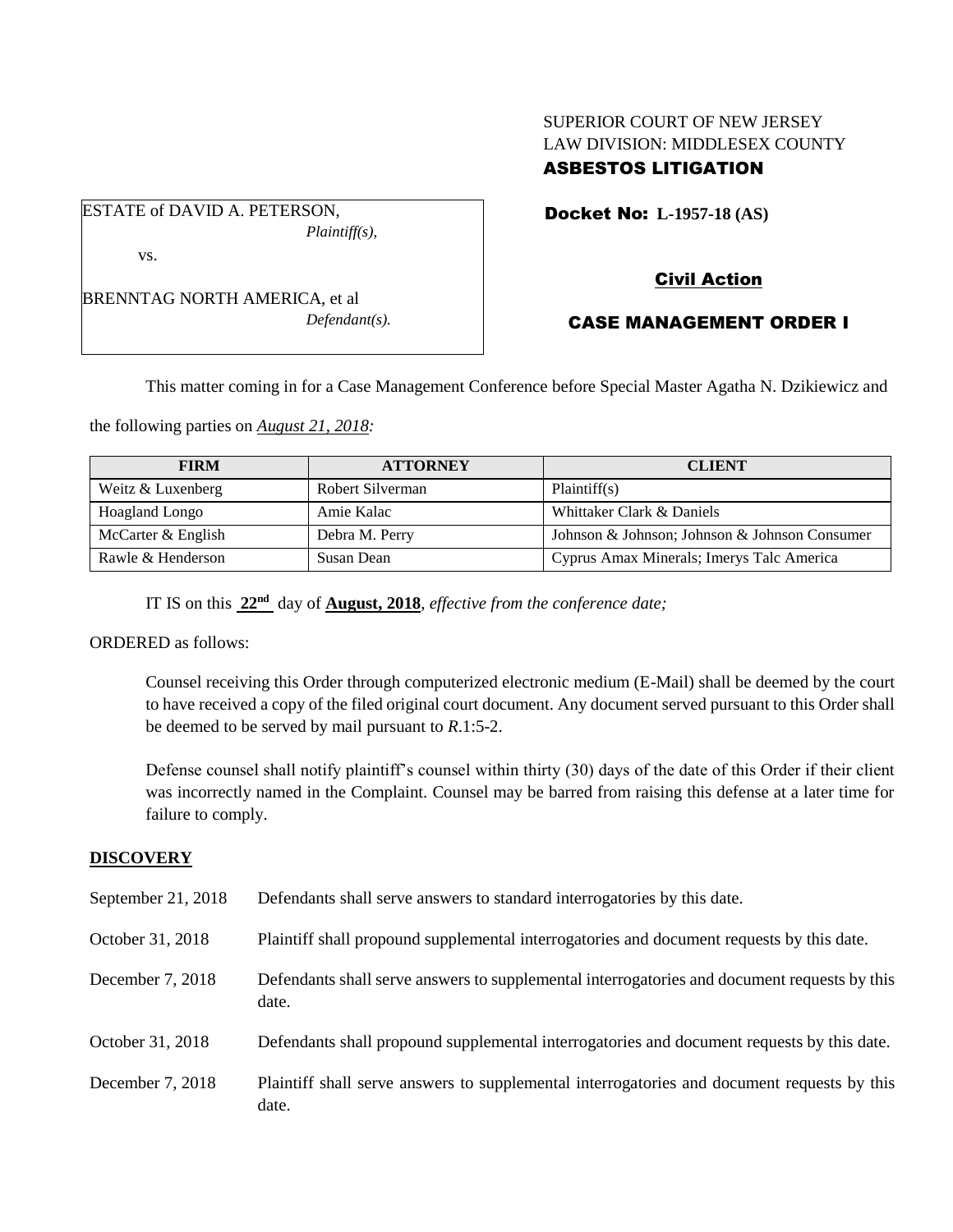- February 15, 2019 Fact discovery, including depositions, shall be completed by this date. Plaintiff's counsel shall contact the Special Master within one week of this deadline if all fact discovery is not completed.
- February 15, 2019 Depositions of corporate representatives shall be completed by this date.

## **EARLY SETTLEMENT**

April 26, 2019 Settlement demands shall be served on all counsel and the Special Master by this date.

#### **SUMMARY JUDGMENT MOTION PRACTICE**

| April 26, 2019 | Plaintiff's counsel shall advise, in writing, of intent not to oppose motions by this date. |
|----------------|---------------------------------------------------------------------------------------------|
| May 10, 2019   | Summary judgment motions shall be filed no later than this date.                            |
| June 7, 2019   | Last return date for summary judgment motions.                                              |

#### **MEDICAL DEFENSE**

- April 15, 2019 Plaintiff shall serve medical expert reports by this date.
- April 15, 2019 Upon request by defense counsel, plaintiff is to arrange for the transfer of pathology specimens and x-rays, if any, by this date.
- July 26, 2019 Defendants shall identify its medical experts and serve medical reports, if any, by this date. In addition, defendants shall notify plaintiff's counsel (as well as all counsel of record) of a joinder in an expert medical defense by this date.

## **LIABILITY EXPERT REPORTS**

- April 15, 2019 Plaintiff shall identify its liability experts and serve liability expert reports or a certified expert statement by this date or waive any opportunity to rely on liability expert testimony.
- July 26, 2019 Defendants shall identify its liability experts and serve liability expert reports, if any, by this date or waive any opportunity to rely on liability expert testimony.

#### **EXPERT DEPOSITIONS**

August 23, 2019 Expert depositions shall be completed by this date. To the extent that plaintiff and defendant generic experts have been deposed before, the parties seeking that deposition in this case must file an application before the Special Master and demonstrate the necessity for that deposition. To the extent possible, documents requested in a deposition notice directed to an expert shall be produced three days in advance of the expert deposition. The expert shall not be required to produce documents that are readily accessible in the public domain.

 $\_$  ,  $\_$  ,  $\_$  ,  $\_$  ,  $\_$  ,  $\_$  ,  $\_$  ,  $\_$  ,  $\_$  ,  $\_$  ,  $\_$  ,  $\_$  ,  $\_$  ,  $\_$  ,  $\_$  ,  $\_$  ,  $\_$  ,  $\_$  ,  $\_$  ,  $\_$  ,  $\_$  ,  $\_$  ,  $\_$  ,  $\_$  ,  $\_$  ,  $\_$  ,  $\_$  ,  $\_$  ,  $\_$  ,  $\_$  ,  $\_$  ,  $\_$  ,  $\_$  ,  $\_$  ,  $\_$  ,  $\_$  ,  $\_$  ,